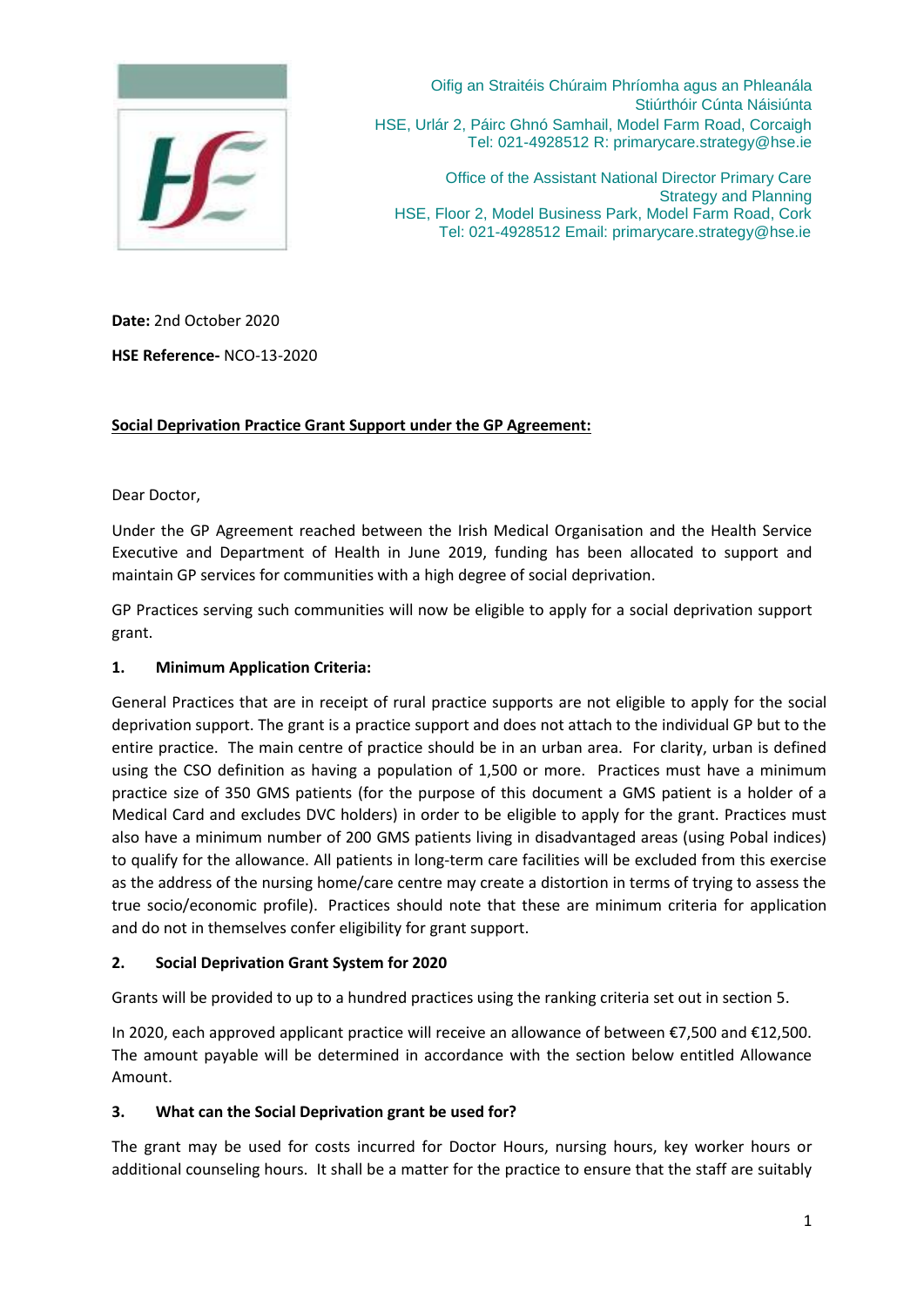qualified, registered with the relevant professional body (where required) and are appropriately indemnified (where appropriate). These are examples only and are not exhaustive but highlight that the grant must be used for additional services and associated costs. It cannot be used for standalone equipment or other practice expenses, running costs etc. **The grant cannot be used towards staff for which the practice is already in receipt of practice supports from the PCERS e.g. practice nurse subsidy, practice secretary or practice manager subsidy.** The grant must be vouched and receipts for hours employed must be returned to the HSE National Contracts Office by the end of January 2021. Where there is an unused portion of the grant or a portion that is not vouched, the practice shall repay any unused/un-vouched amount to the HSE.

# **4. Application Process:**

GPs are required to complete the attached application form and return it to the National Contracts Office by email to [urban.deprivation@hse.ie](mailto:urban.deprivation@hse.ie) **on or before 16th October 2020**. As part of this application process, please refer to Mapping Guide below. The HSE reserves the authority to have the mapping carried out in support of an application audited at a future date and the practice shall fully co-operate with the HSE in this regard. A record of the application should be kept by the practice. An automated e-mail acknowledgement will issue to the practice from the National Contracts Office. **Only one application per practice should be submitted, as the grant is a practice support that applies to the practice and not to the individual GPs.** Group practices should nominate one GP to complete the application and be responsible for it. The grant will be paid under the GMS number of the nominated GP.

# **5. Ranking System**

Each application that is received will be awarded a rank as per the criteria below:

- 1. Absolute number of their GMS patients (excluding DVC patients and patients in nursing home other care facilities) living in extremely disadvantaged areas, very disadvantaged areas and disadvantaged areas.
- 2. The percentage of their GMS patients (excluding DVC patients and patients in nursing home other care facilities) living in extremely disadvantaged areas, very disadvantaged areas and disadvantaged areas.
- 3. The number of their medical card patients (excluding DVC patients and patients in nursing home other care facilities) living in extremely disadvantaged areas, very disadvantaged areas and disadvantaged areas divided by the number of FTE GP's.

These scores will be combined to give a practice rank that will be used to determine the awarding of the grant. In the event that two or more practices have the same, score having taken into account all three criteria, then the practice with the higher absolute number of patients (excluding DVC patients and patients in nursing home and other care facilities) living in extremely disadvantaged areas, very disadvantaged areas and disadvantaged areas will rank higher. In the event that the score is still the same then the practice with the highest percentage of their GMS patient patients (excluding DVC patients and patients in nursing home and other care facilities) list living in extremely disadvantaged, very disadvantaged or disadvantaged areas will rank higher.

The size of the grant will be based on the absolute number of patients living in extremely disadvantaged, very disadvantaged or disadvantaged areas (excluding DVC patients and patients in nursing home and other care facilities) and for 2020 this will be divided into three bands with practices with smaller numbers of patients receiving the lower grant to reflect the absolute numbers of disadvantaged patients being managed in the practice.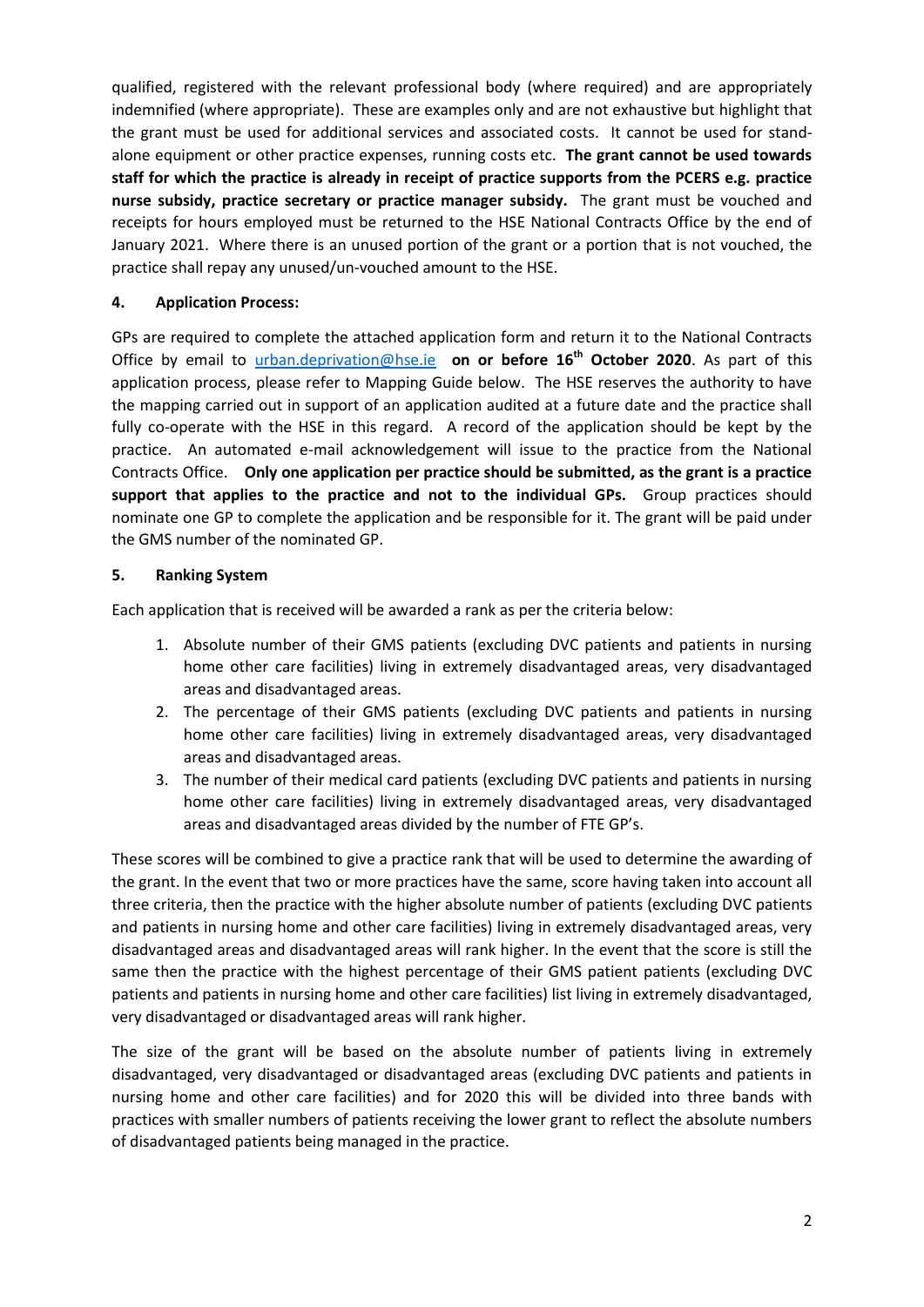The following is an example of how the ranking system would work with five applicant practices where there are four grants available:

|            | Total     | Number of           | Rank           | Percentage of      | Rank           | Number of     | Rank | Total    |
|------------|-----------|---------------------|----------------|--------------------|----------------|---------------|------|----------|
|            | Number    | <b>Medical Card</b> |                | <b>GMS</b> list in |                | Relevant      |      | Score    |
|            | οf        | Patients in         |                | extremely          |                | Patients*/    |      | (Lowest  |
|            | Medical   | Extremely           |                | disadvantaged,     |                | Number of FTE |      | Total    |
|            | Card      | Disadvantaged,      |                | very               |                | GPs           |      | Score    |
|            | Patients* | Very                |                | disadvantaged or   |                |               |      | Ranks    |
|            |           | Disadvantaged       |                | disadvantaged      |                |               |      | Highest) |
|            |           | and                 |                | areas              |                |               |      |          |
|            |           | Disadvantaged       |                |                    |                |               |      |          |
|            |           | Areas               |                |                    |                |               |      |          |
| Practice 1 | 1000      | 263                 | $\overline{2}$ | 26.3%              | $\overline{2}$ | 263/2=131.5   | 3    | 8        |
| Practice 2 | 800       | 240                 | 3              | 30%                | 1              | $240/1=240$   | 1    | 5        |
| Practice 3 | 2000      | 364                 | 1              | 18.2%              | 5              | 364/3=121.3   | 4    | 10       |
| Practice 4 | 1000      | 193                 | 4              | 19.3%              | 4              | $193/2=96.5$  | 5.   | 13       |
| Practice 5 | 700       | 155                 | 5              | 22%                | 3              | $155/1=155$   | 2    | 10       |

\*This should be GMS medical card patients only and should not include DVC patients and patients in nursing homes and other care facilities in any of these categories.

In the example above, Practice 2 ranks highest overall. Practice 5 and practice 3 score equally with a score of 10 but as practice 3 has the highest number of patients living in Extremely Disadvantaged, Very Disadvantaged and Disadvantaged Areas then this practice would rank above practice 5.

## **6. Appeals Process**

The nominated GP may within 15 working days of being informed of the decision of their application make an appeal by email to the following address [urban.deprivation@hse.ie](mailto:urban.deprivation@hse.ie)

## **7. Grant Amount**

Grant amounts are payable for qualifying practices in the below amounts and are based on the absolute number of patients living in disadvantaged areas. A practice must first qualify through the ranking system before it is determined which band they will come under and receive the corresponding grant amount.

| Number of Patients in   200-400 |        | 401-800 | $800+$  |
|---------------------------------|--------|---------|---------|
| Disadvantaged Areas             |        |         |         |
| Grant for 2020                  | €7,500 | €10.000 | €12,500 |

# **8. System for Future Years:**

The cost of the support in future years must be in line with approved funding parameters. Successful applicants in 2020 should be aware that there is no guarantee that they will continue to be in receipt of the support beyond 2020. Under the new ranking criteria at that time and given changing demographics and patient populations it is anticipated that there may be some change in those in receipt of the allowance in 2021.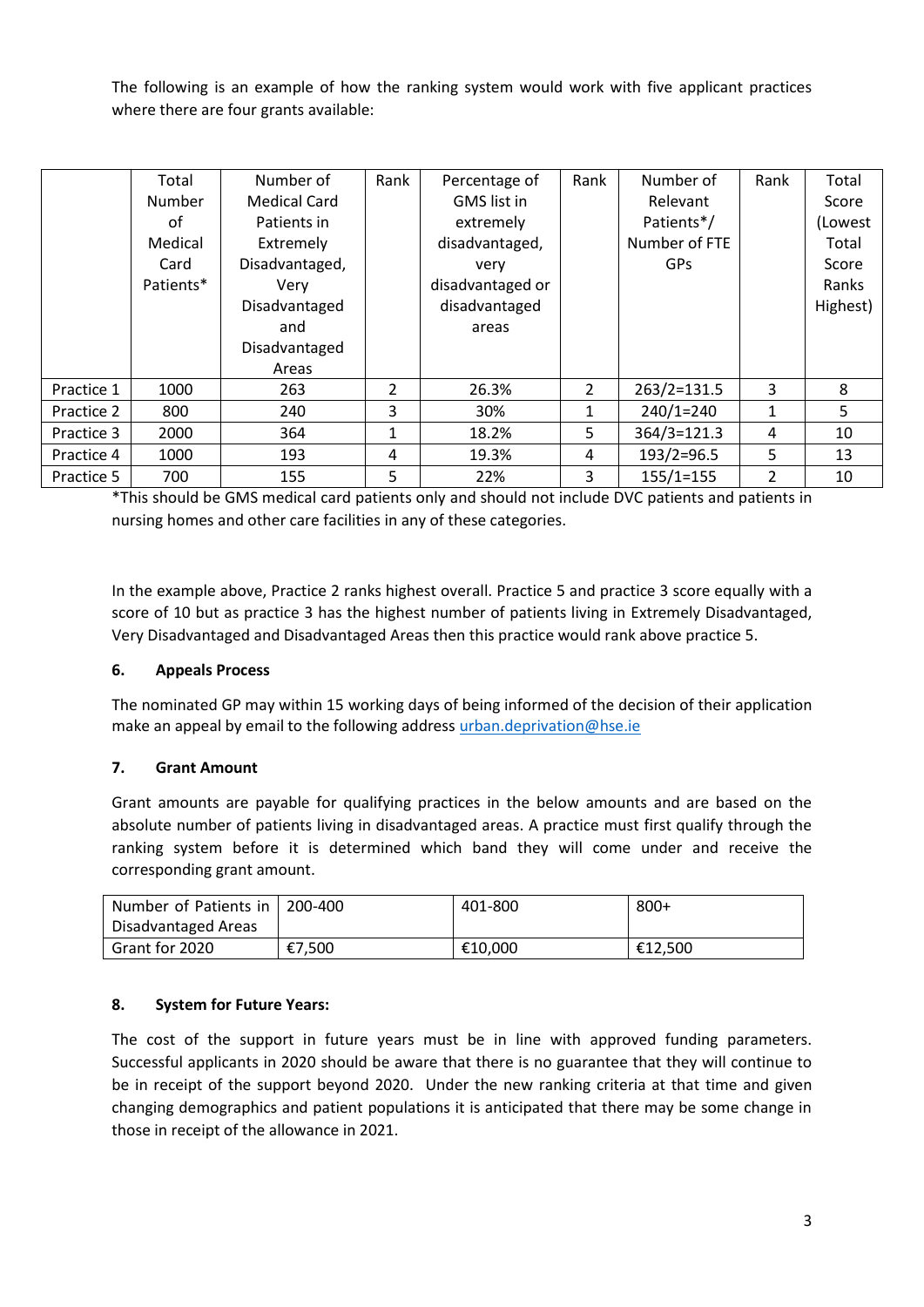In 2021, GPs who qualify for the social deprivation financial support will receive an annual allowance of between €15,000 and €25,000. A ranking system using additional deprivation information and PCERS data collated through the Health Intelligence Unit is being developed by the HSE and it is expected that this system will be in place for 2021. This new system will give a ranking score for each practice with qualifying GP practices then receiving an annual grant.

Yours sincerely,

**Geraldine Crowley Assistant National Director, Primary Care Strategy and Planning**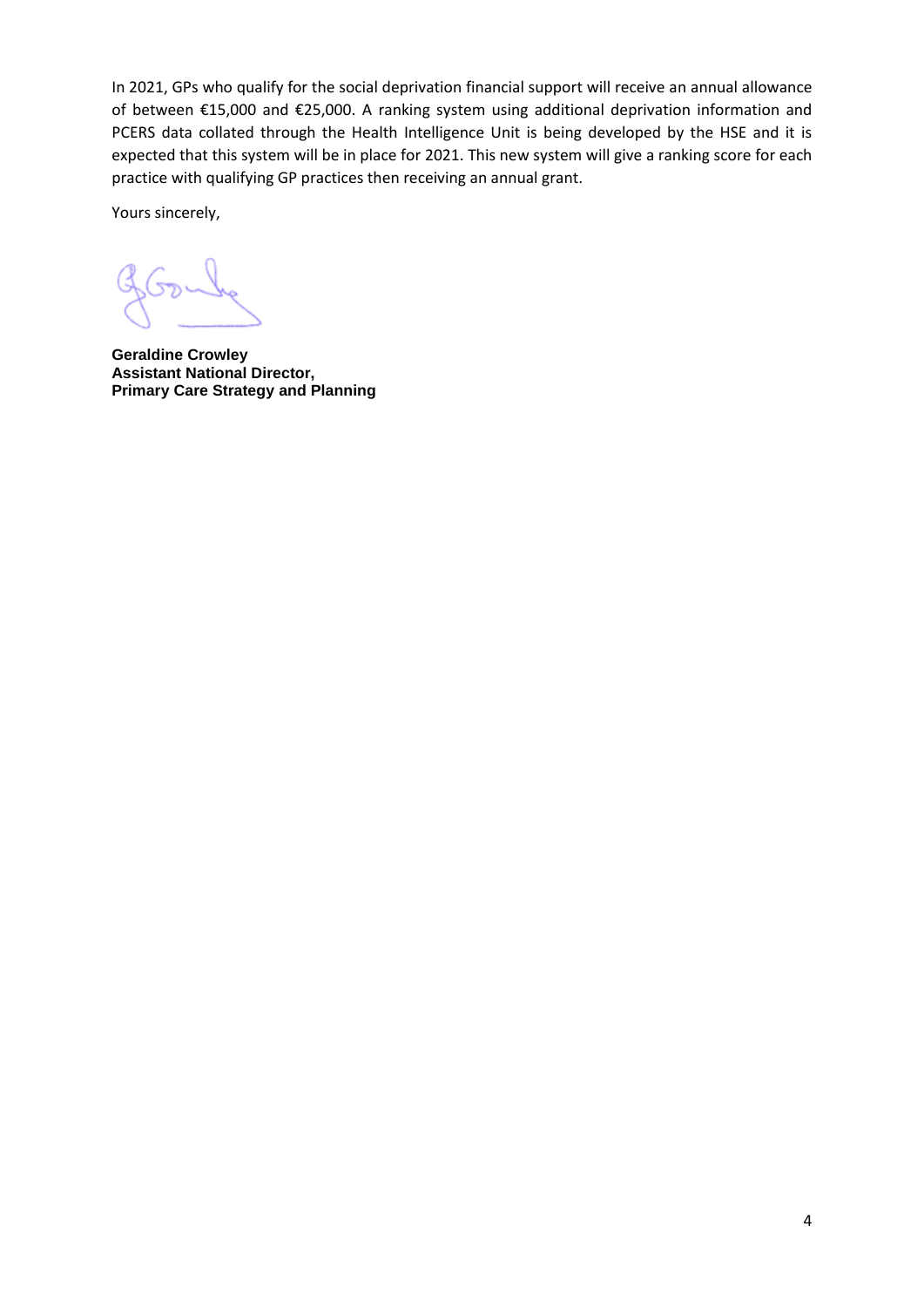## **Guide to mapping urban deprived practices:**

**Step 1:** Access your full GMS list [this does not included DVCs]

Note the total number of patients on the GMS list for all doctors in the practice

Note number of full-time equivalent GPs in your practice (defined as 9+ sessions per week) and please include all doctors working in the practice

**Step 2:** Go to Deprivation ma[p https://maps.pobal.ie/WebApps/DeprivationIndices/index.html](https://maps.pobal.ie/WebApps/DeprivationIndices/index.html)



**Step 3:** Put in your practice location in search bar in right hand top corner (you may need to zoom out for a better view)

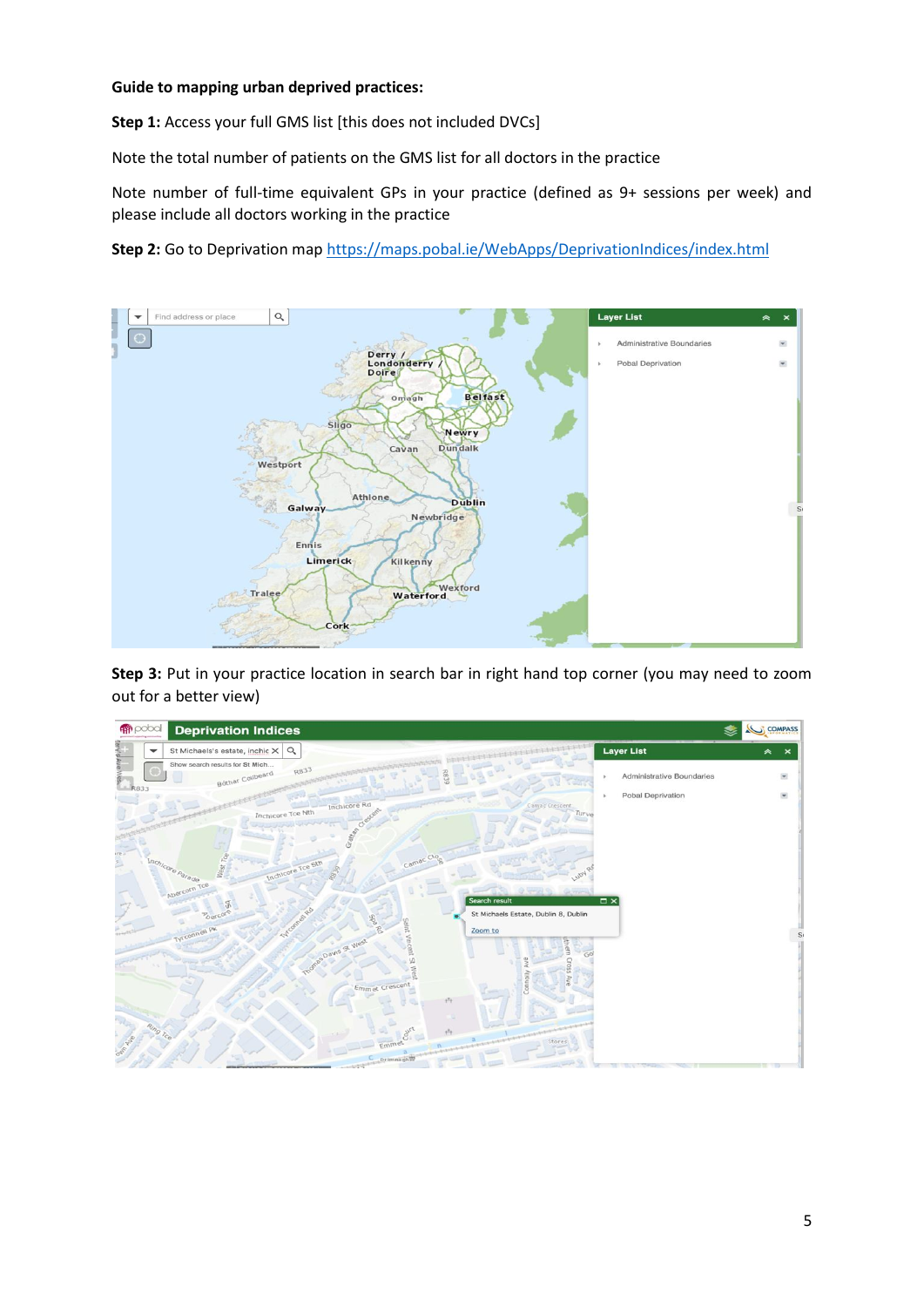**Step 4:** Open up drop down menu for 'Pobal Deprivation' and select to view it by small area 2016 data:



#### Example:

# St Michaels Estate, Dublin  $\times$  Q Layer List Show search results for St Mich. **Dublin** Pobal HP Deprivation Index LANSTOWN Fox & Ger

## 2016: By small area

**Colour code:** [This can be found by clicking on the arrow beside the '2016: By small area']

Red: Extremely disadvantaged (very few of these)

Dark orange: very disadvantaged

Peach: disadvantaged

Pale peach: marginally below average